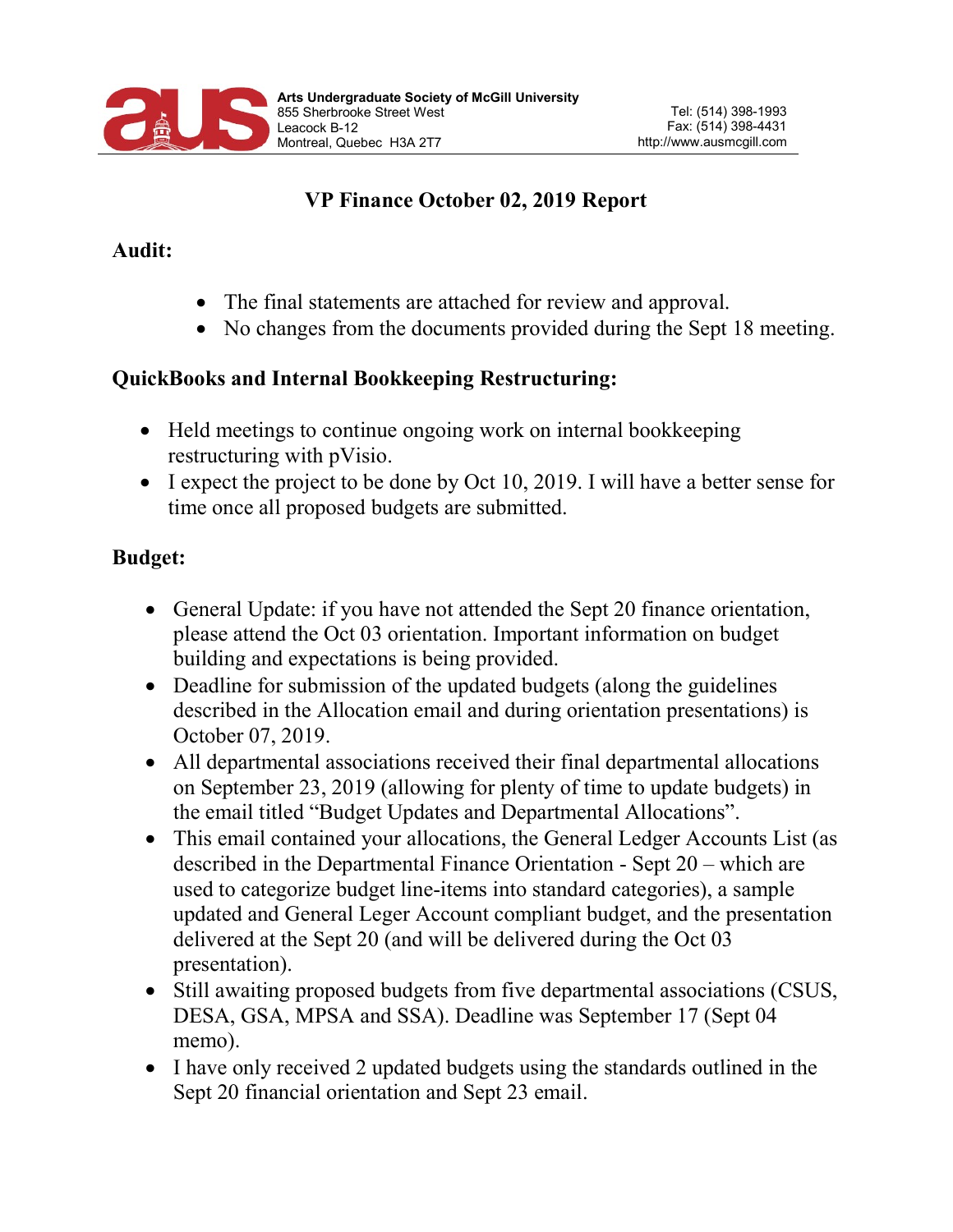- Please be mindful of the October 30 deadline (last meeting to pass is Oct) 16).
- Conducted meetings with numerous departmental association executives to answer questions on budget building.
- Answered questions from departmental associations and executives on budget construction.
- The planning process for the central AUS budget is underway.
- Goal is to have budgets compliant with the standards the Restructuring Initiative and of standard public sector budgeting.

# AUIF, ASEF, ACLF, AIO, AUTF:

- Please review the referendum questions.
- Working with the EPBCs to develop a joint funding framework with the MSPF to maximize the use of the AUIF in both advancing GHG reducing initiatives across campus).
- Exploring similar opportunities with other funds.

#### Frosh:

• Financial reporting will be forthcoming as payments are finalized and budgets updated.

### FMC:

- Appointments have been passed (hopefully)
- There are several applications for review none will be reviewed until the AUS budget is passed. However, the FMC will meet to approve the AUS budget and departmental association budgets.
- Minor amendments to add \$2600 in FMC funding. (hopefully passed tn)

### Ethical Business Practices By-laws:

- Met with EPBCs
- They will be meeting with all AUS executives and departmental executives to discuss current procurement procedures and to gather ideas and sentiments on the direction of the EBP By-laws reform.

### SNAX:

- Open! Huge shout-out to the Manager, Sara and the Assistant Manager, Alicia for ensuring this process went as smoothly as possible.
- Transitioned to digital tracking of work hours. Other reforms forthcoming.